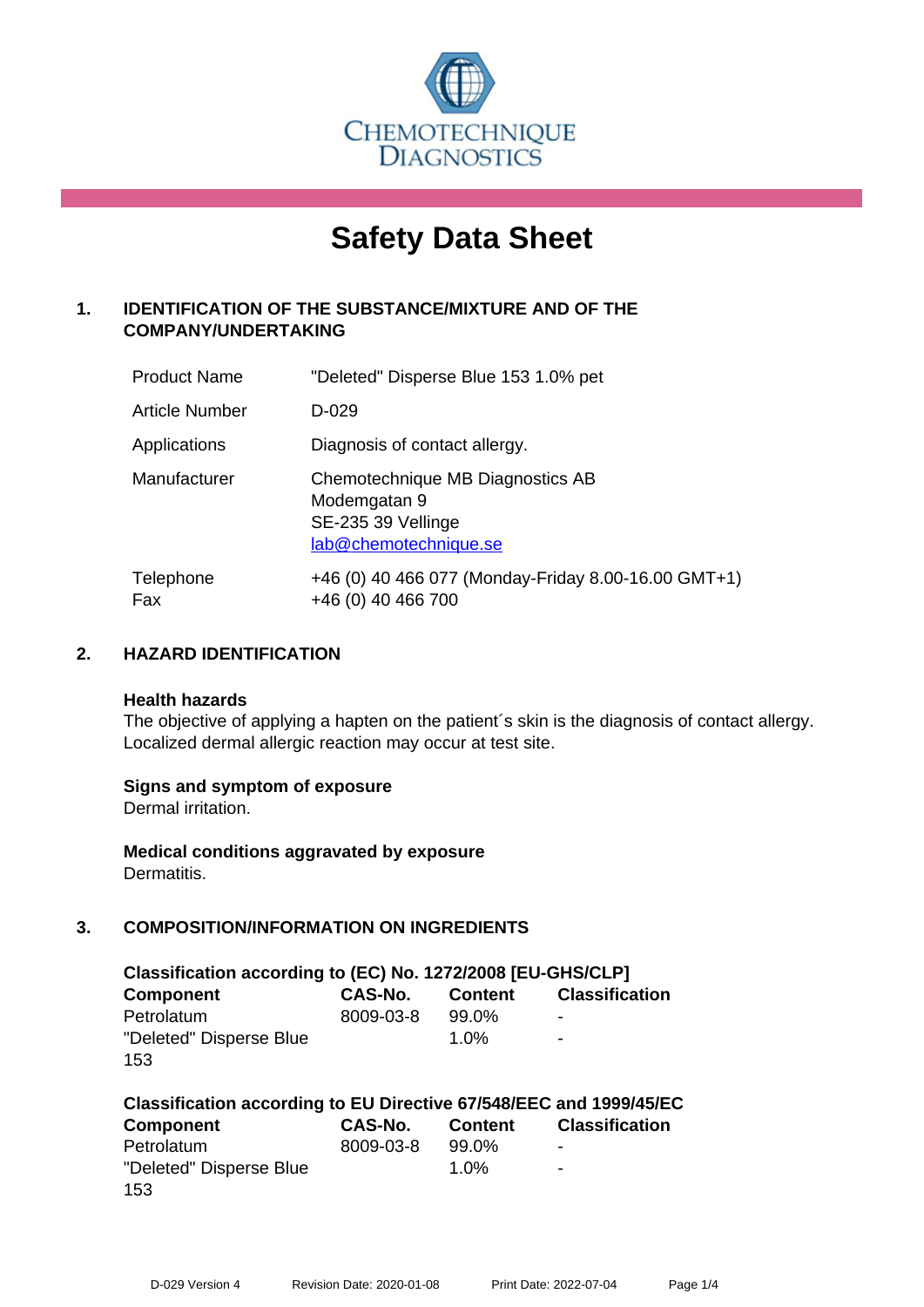## **4. FIRST AID MEASURES**

## **Emergency and first aid procedures**

Obtain medical attention.

## **5. FIRE-FIGHTING MEASURES\***

#### **Suitable extinguish media**

CO2, powder or water spray. Fight larger fires with water spray or alcohol resistant foam.

## **For safety reasons unsuitable extinguishing agents**

Water with full jet.

## **Special protective equipment for fire-fighters**

Wear self-contained respiratory protective device. Wear fully protective suit.

\*Data is shown for petrolatum only

## **6. ACCIDENTAL RELEASES MEASURES**

**Steps to be taken if material is released or spilled** Contain and place in a closed container.

## **7. HANDLING AND STORAGE**

**Precautions to be taken in handling and storage** Store dark at 5-8°C. Avoid extended exposure to light. FOR EXTERNAL USE ONLY.

# **8. EXPOSURE CONTROLS/PERSONAL PROTECTION**

**Respiratory protection** Not required.

**Ventilation** Local exhaust.

**Protective gloves** Disposal gloves.

#### **Eye protection** Not required with normal use.

## **Work/Hygienic practices**

Wash hands after each use.

## **9. PHYSICAL AND CHEMICAL PROPERTIES**

Odour **Odourless** 

Appearance Dark Blue Semi Solid

Melting point\* 50-55° C Flash point\*  $>100^{\circ}$ C

Boiling point\* No data available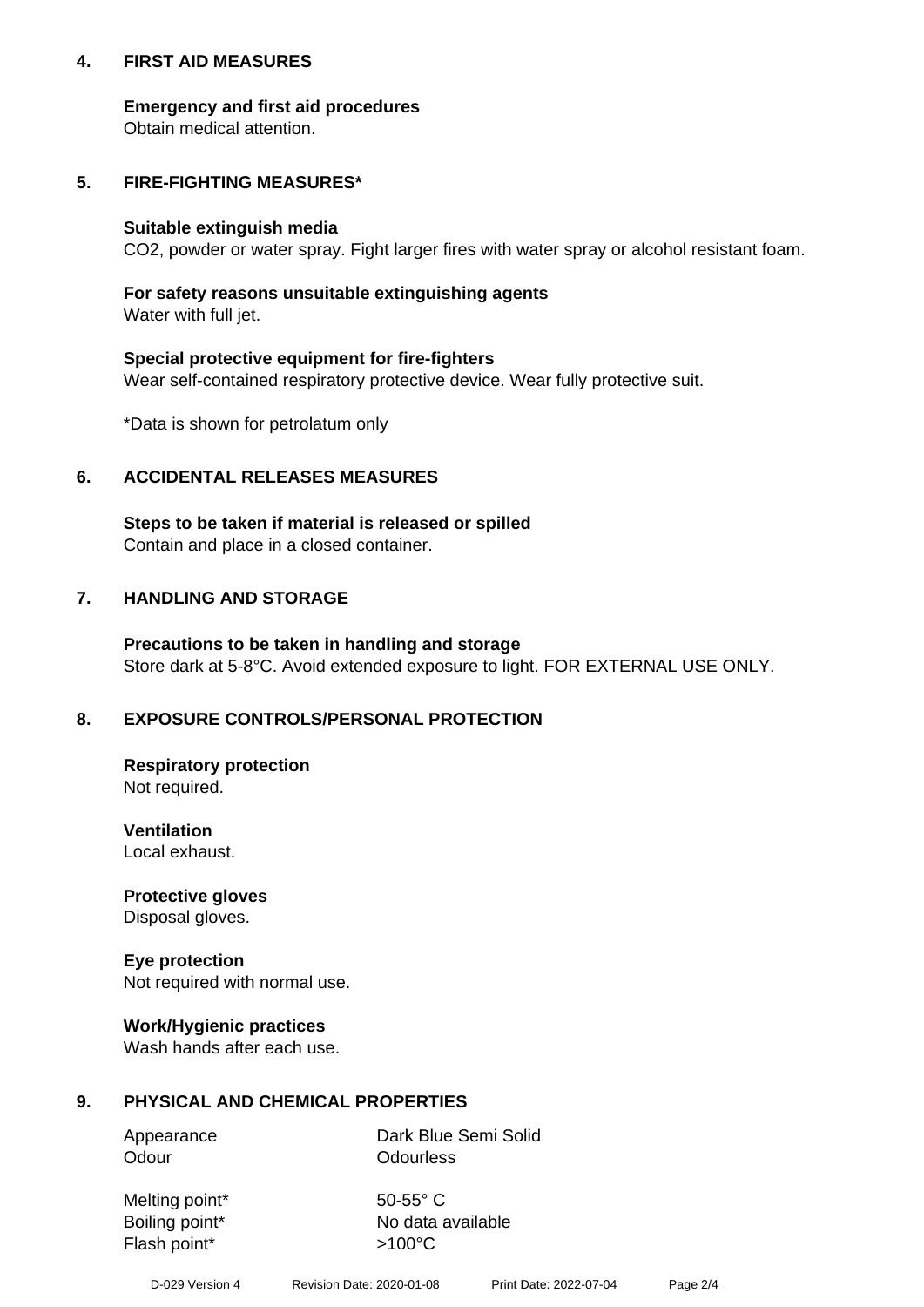Density\* No data available. Solubility in/Miscibility with Water\*

Self ignition\* Product does not self ignite. Danger of explosion\* Product does not present an explosion hazard. Insoluble

\*Data is shown for petrolatum only

# **10. STABILITY AND REACTIVITY**

#### **Incompability**

May react with strong oxidizing agents.

#### **Stability**

Stable at recommended storage conditions.

#### **Hazardous byproducts**

Combustion may generate CO, CO2 and other oxides.

**Hazardous polymerization**

Will not occur.

## **11. TOXICOLOGICAL INFORMATION**

No data available.

## **12. ECOLOGICAL INFORMATION**

No data available.

## **13. DISPOSAL CONSIDERATIONS**

#### **Waste disposal method**

Comply with federal, state/provincial and local regulation.

## **14. TRANSPORT INFORMATION**

Not dangerous goods.

## **15. REGULATORY INFORMATION**

The classification is according to the latest editions of the EU lists, and extended by company and literature data.

## **16. OTHER INFORMATION**

## **Text of H-statements and R-phrases mentioned in Section 3**

Pharmaceutical quality of tested hapten is confirmed by Chemotechnique Diagnostics according to validated analytical methods. Hapten passed test according to GMP standards.